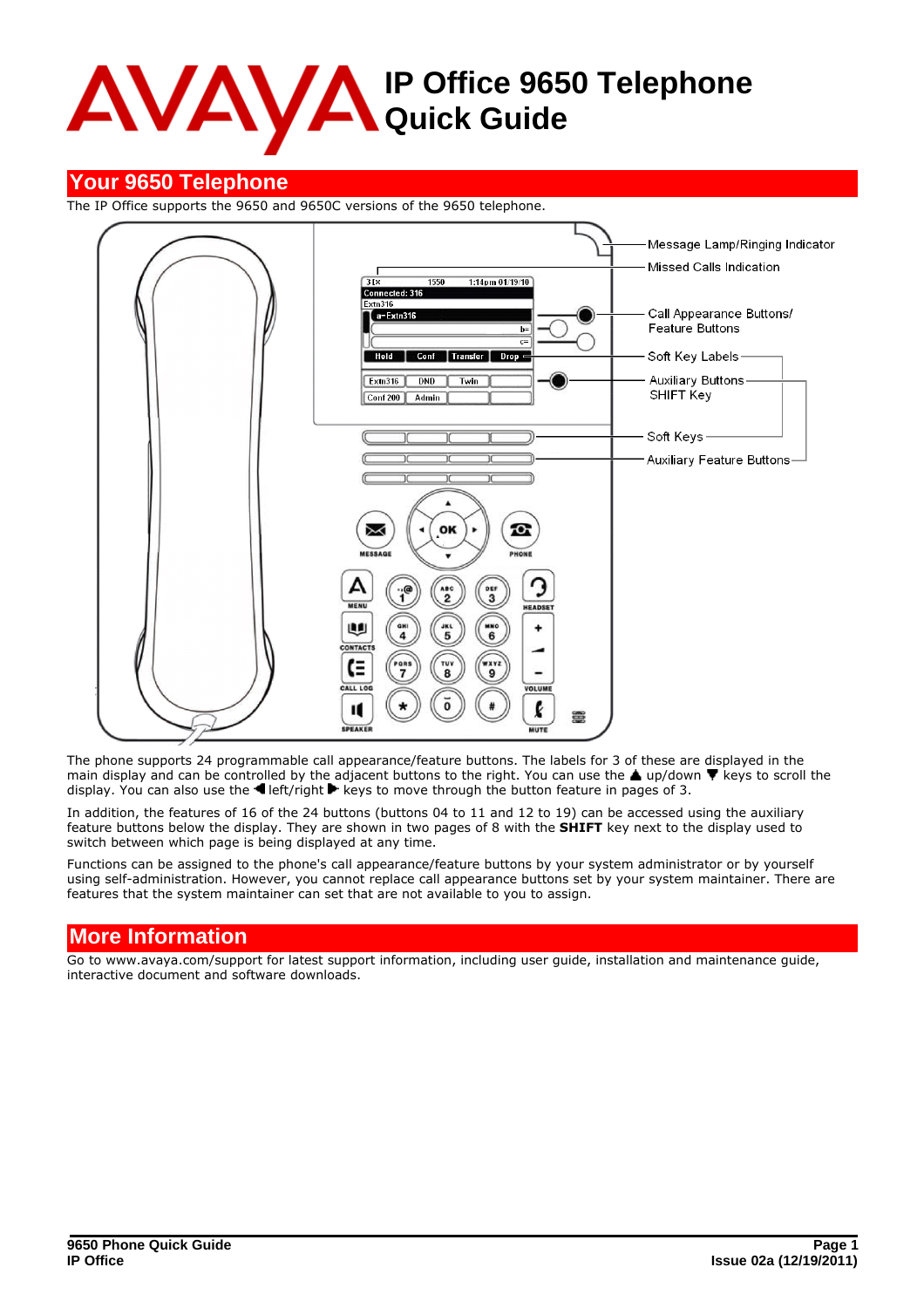# **Making Calls**

If you are not already on a call, just dial the number. The first available appearance button is used for the call. Alternatively, press a specific appearance button in order to make a call using that button.

## **Set a Callback**

If the call is to an internal user and they do not answer, you can press **CallBack** and end the call attempt. When the user ends their current or next call, the system will call you and, when you answer, automatically make another call attempt to the user.

## **Calling a Person from the Contacts List**

You can use any directory contact to make a call. You can also use the directory in any function where **Dir** is displayed.

- 1. Press the **LU CONTACTS** key. The directory menu is displayed.
- 2.Use the left/right keys to select the type of directory entries you want displayed; **External**, **Users**, **Groups**, **Personal** (Your own personal directory contacts) or **All**.<br>3. Use the **A** up/down **V** keys to scroll through the list or start dialing the name you want to find to display matching
- entries. If you dial a name, to return to the full list, press **Clear**.
- 4.To view more details of the highlighted name, press **Details**. To return to the directory press **List**.
- 5.When the required entry is highlighted, press **Call** or press the button next to the name.

### **Redialling a Previous Number**

- 1. Press **Redial**. Use the **A** up/down **V** arrow keys to scroll through your 10 most recent outgoing calls.
- 2.Press **Call** to call the number displayed in the call record.

## **Answering Calls**

A slow flashing appearance button indicates an alerting call. This may also be accompanied by ringing and by the message lamp flashing. If you are currently not on a call:

- · To quiet the ringing, press **Ignore**. The call will still continue alerting visually.
- · To redirect the call to your mailbox, press **To VM** if shown.
- · To answer the call using the handset, lift the handset.
- To answer the call handsfree, press the **II SPEAKER** key.
- To answer the call on a headset, press the **C HEADSET** key.

Once you have answered the call, you can switch between different talk modes:

- · To switch to using the handset, simply lift the handset.
- · To switch to handsfree, press the **SPEAKER** key. If you were using the handset you can now replace it.
- · To switch to headset mode, press the **HEADSET** key. If you were using the handset you can now replace it.
- · Pressing the call's appearance key or any other appearance key will put the call on hold.

## **Answering Another Call**

If you are already on a call, answering a new call automatically puts the existing call on hold.

- · To answer the call, press the appearance button. Your existing call is put on hold.
- Alternatively, using the *Lup/down*  $\P$  keys, scroll the display highlight the waiting call and select the action you want to apply; **Answer**, **To VM**, **Ignore** or **Drop**.

## **Divert a Call to Voicemail**

You can transfer a call targeted at you directly to your voicemail mailbox.

- 1. If the call is not the currently highlighted call on the display, use the  $\triangle$  up/down  $\nabla$  keys to highlight it.
- 2.Press **To VM**. The call is redirected to your mailbox.

## **Quiet a Ringing Call**

You can quiet the ringer of a currently alerting call. The call will continue alerting visually but with no audible ring.

1. If the call is not the currently highlighted call on the display, use the  $\triangle$  up/down  $\nabla$  keys to highlight it.

### 2.Press **Ignore**.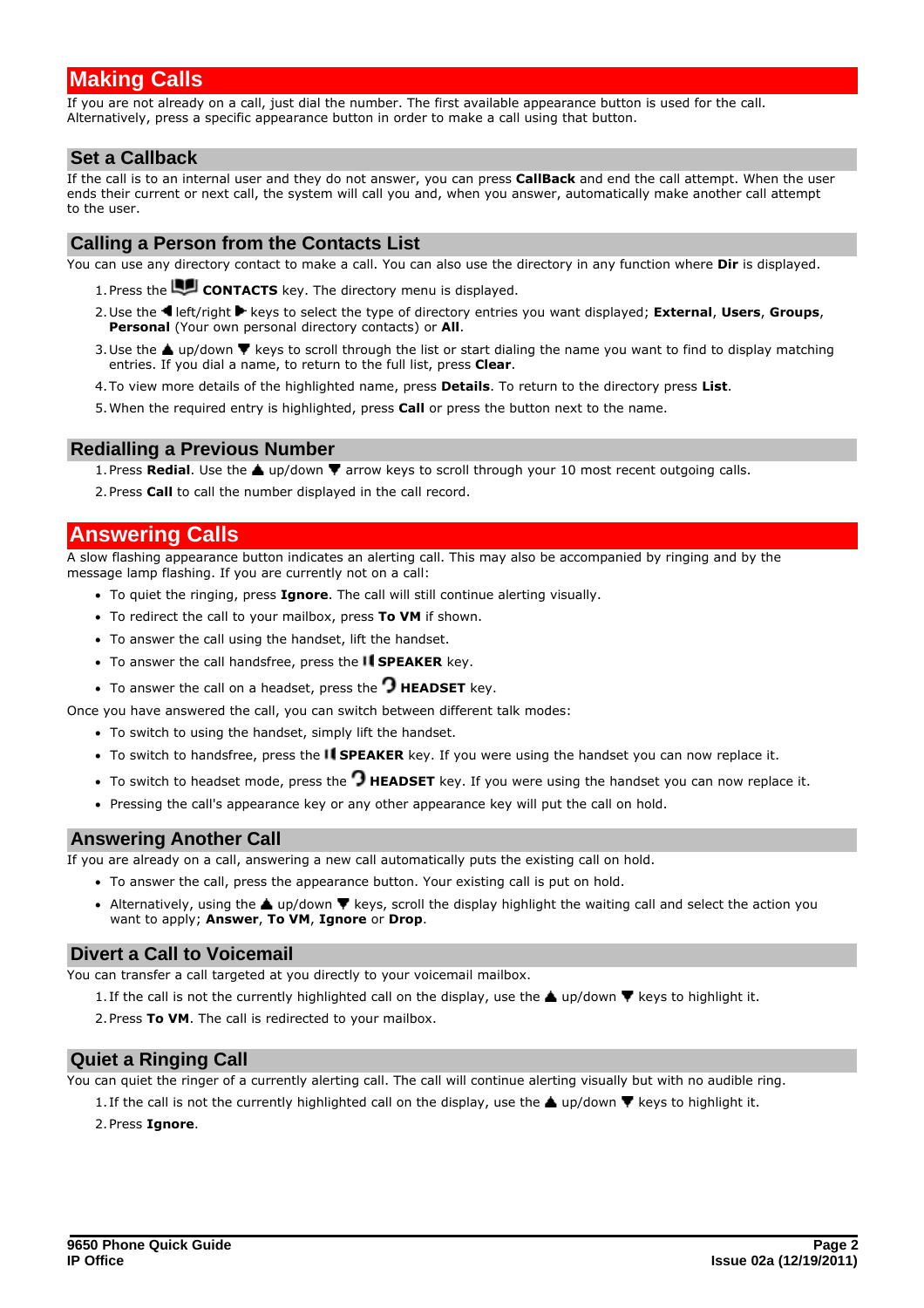# **Call Handling**

## **Adjust the Call Volume**

You can adjust the volume of the incoming audio while you are on the call:

- 1.With the call connected, press the **VOLUME** key.
- 2.Use the **+** plus and **–** minus keys to adjust the volume.

**Note:** The volume is separately adjusted for the device (handset, headset or speaker) you are currently using.

## **Muting a Call**

Muting a call stops the caller from hearing you. However you can still hear them. The mute setting remains active even if you switch between calls using hold and or appearance buttons. If you change how you are listening to the call, for example switching from the handset to the speaker, the mute setting is canceled.

- 1. To activate mute, press the  $\mathbf{F}$  **MUTE** key. The button will be lit while mute is active.
- 2.To switch mute off, press the key again.

### **Ending a Call**

- · The **Drop** option can be used to end the currently highlighted call.
- If the call is on the phone's speaker, the **I SPEAKER** key is lit. Pressing the key again will end the call.
- If the call is on the phone's headset, the  $\Omega$  HEADSET key is lit. Pressing the key again will end the call.
- · If the call is on the phone's handset, replacing the handset will end the call.

## **Starting a Conference**

If you have a connected call and have held alternate calls, pressing **Conf** will start a conference with all those calls.

Otherwise, to start a conference or to add another party to a conference:

- 
- 1.Press **Conf**. Your current call is automatically put on hold.
- 2.Dial the party that you want to add to the conference.
- 3. If they answer and want to join the call, press **Conf** again.
- 4. If they do not want to join or do not answer, press **Drop** and then press the appearance key of the held call.

### **Dropping/Muting Parties**

1.While in the conference, press the **Details** key. Scroll through the list of callers in the conference and:

- · To drop a caller from the conference, highlight them and press **Drop**.
- · To mute a caller, highlight them and press **Mute**. Repeat this to unmute them.
- · To return to the call display, press **Back**.

## **Transferring Calls**

To transfer a call, your phone must have an available call appearance button. If all your call appearance buttons are in use, end or park one of your existing calls.

1.Press **Transfer**. The current call is automatically put on hold.

- 2.Dial the number for the transfer. Alternatively, press **Dir** to select a destination from the directory.
	- · To complete the transfer, press **Complete** while the call is still ringing or after being answered.
		- · If the transfer destination does not answer or does not want to accept the call, press **Cancel**.

## **Transfer to Voicemail**

You can use the **Message** key to transfer a call to another user's or group's voicemail mailbox.

- 1.With a call connected, press the **Message** key. You can still continue talking.
- 2.Dial the extension number of the user or group and press **Select**.

## **Redirecting Calls**

#### **Do Not Disturb**

When you select 'do not disturb', your calls are redirected to voicemail if available or otherwise hear busy tone. Calls to any group of which you are a member are not presented to you. You can still use the phone to make outgoing calls. When you go off-hook you will hear broken dial tone.

1. Press **Features**. Use the **A** up/down  $\Psi$  keys to highlight **Call Settings**. Press **Select**.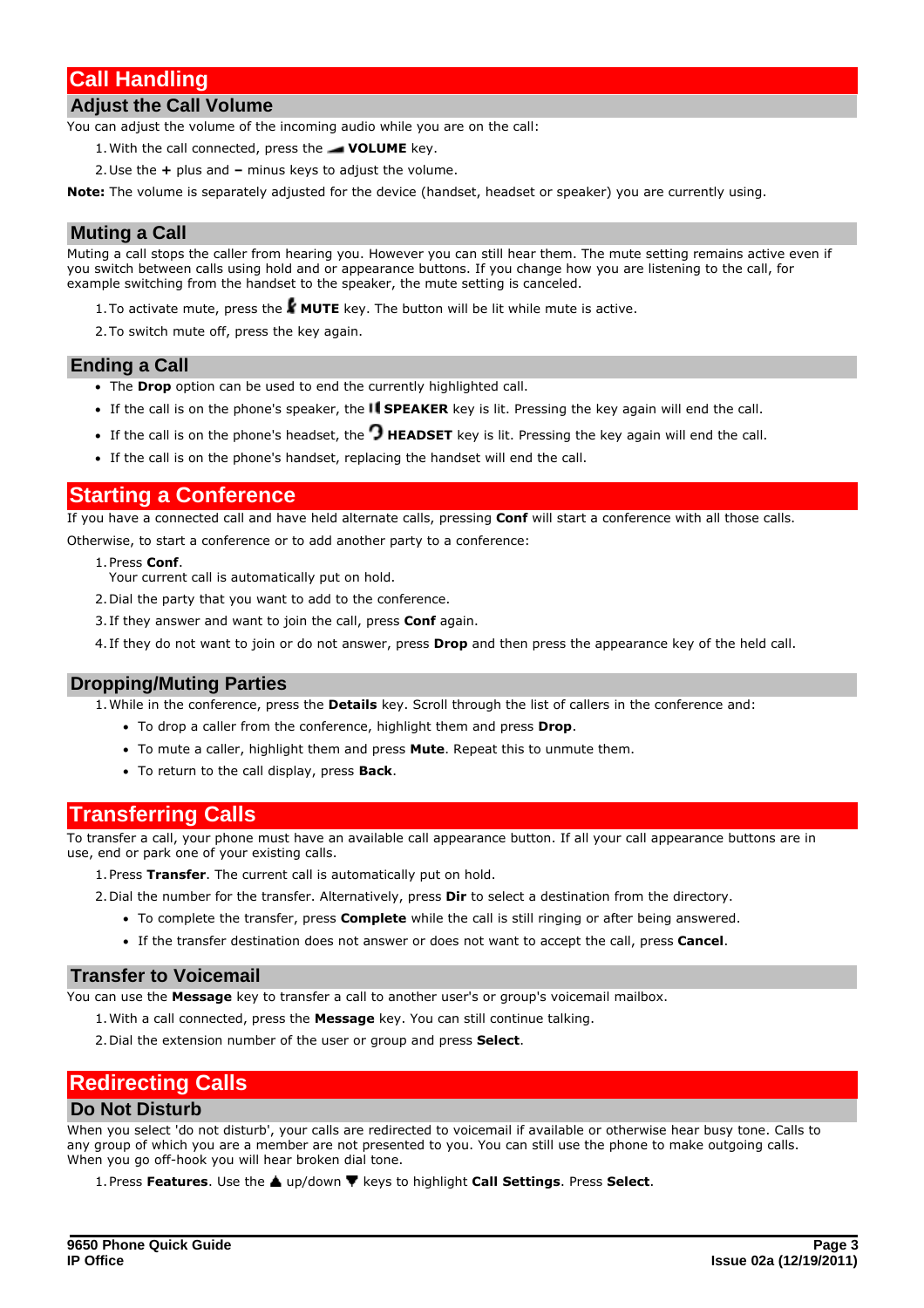- 2.Press **Change** to change the setting.
- 3.Press **Save** to save the setting.

## **Forward Unconditional**

You may be able to change your forward unconditional settings using the Features menu.

- 1.Press **Features**. Use the up/down keys to highlight **Forward**. Press **Select**. 2.Use the up/down keys to highlight **Forward Unconditional**. Press **Select**.
- - · **To Switch On/Off:** Highlight **Fwd Unconditional**. Press **On** or **Off**. If no destination is currently set, the display jumps to the destination field.
	- · **To Select Which Calls:** Highlight **Call Type**. Press **Change** and when the required option is displayed press **Save**. Options are *External Only*, *External and Group*, *Non Group Calls* and *All Calls*.
	- · **To Set the Destination:** Highlight **Destination**. Press **Edit** and enter the number required or press **To VM** to forward to voicemail.

### **Follow Me**

You can redirect your calls temporarily to another extension.

- 1. Press **Features**. Use the ▲ up/down ▼ keys to highlight **Forward**. Press Select.
- 2. Use the ▲ up/down ▼ keys to highlight **Follow me To**. Press Select.
- 3.Dial the number of another user or press **Dir** to select from the directory. Press **Save**.

## **Contacts**

## **Adding a New Contact**

You can add up to 100 personal directory contacts. This number is limited by the capacity of the telephone system directory. If capacity is met, you will not be able to add new contacts.

1. Press the **LE CONTACTS** key. Use the **I** left/right **F** keys to select your **Personal** directory.

2.To add a contact, press **New**. To edit a contact, highlight it and press **Edit**.

- Use the  $\triangle$  up/down  $\nabla$  keys to switch between number and name entry.
- · When the name and number have been entered as required, press **Save**.

## **Add a Contact from Your Call History**

You can add a name and number shown in your call history to your personal contacts.

- 1. Press the **CE HISTORY** button. Use the **H** left/right **F** keys to select which calls are shown: *All*, *Missed*, *Incoming or Outgoing*.
- *I*. Use the ▲ up/down ▼ keys to scroll through the records.
- 
- 4. Press **More** and then press + **Contact**.<br>5. Use the ▲ up/down ▼ keys to switch between the name and number details for the new contact.
- 6.When the name and number are set as required, press **Save**.

## **Voicemail**

Both the **MESSAGES** button and the lamp (top-right) on your phone are used to indicate when you have new messages in your voicemail mailbox. They remain lit until you have played each of the new messages.

### **Checking Messages**

- 1.Press the **MESSAGES** button. Enter your voicemail password if requested and press **Done**.
- 2.The numbers shown next to **Listen** indicate the number of new, old and saved messages.
- 3.Highlight **Listen** and press **Select**.
- 4. Use the ▲ up and down ▼ arrow keys to highlight which messages (New, Old or Saved) that you want to listen to and press **Select**. The details of the first message of that type are displayed.
- 5. You can use the  $\triangle$  up and down  $\nabla$  arrow keys to scroll through the messages.
- 6.Use the soft keys to control the playback actions for the current message.

By default, messages are automatically deleted a set time after being played. The delay depends on the particular voicemail server (24 hours for embedded voicemail, 30 days for Voicemail Pro).